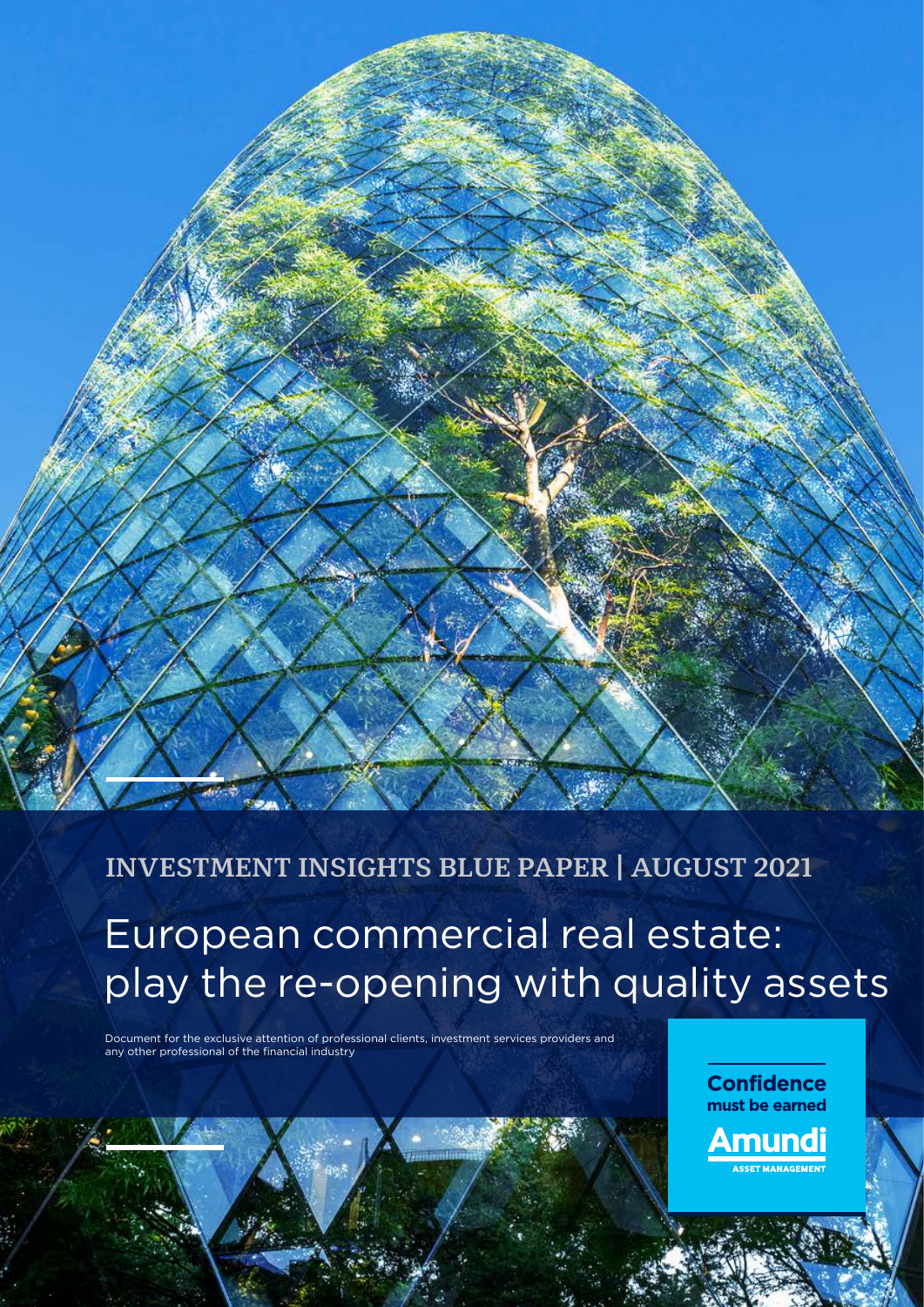

Pascal BLANQUÉ *Group Chief Investment Officer*



Vincent MORTIER *Deputy Group Chief Investment Officer*

## Executive summary

*The European economy is emerging from its worst economic slump since the Great Depression. As the vaccine rollout progresses quickly across the continent, mitigation measures and travel bans are being lifted, allowing growth to revive. As the European economy recovers, the real estate sector should join the rebound after a tough year, although the pace of this recovery will be uneven across sectors and subsectors.*

*Beyond cyclical consideration, European commercial real estate could play a key role in investor portfolios for different reasons. Firstly, monetary policy is likely to stay accommodative for a long time, especially in Europe. While the Federal Reserve (Fed) is "talking about talking" about tapering plans, at its June meeting the ECB confirmed its dovish stance. Its asset purchase programmes should help keep government bond yields low, prompting investors to look beyond traditional sources of income. As such, real estate offers an appealing yield pick-up, with the gap between prime real estate yields and government bond yields above its long-term average.*

*Secondly, a rising concern among investors is the [acceleration](https://research-center.amundi.com/article/inflation-moment-strategies-protect-portfolios-inflation-risk) of inflation. Eurozone*  inflation is currently at 2.2% and may increase in the second half of 2021. Accelerating *inflation trends are a feature shared by advanced and emerging economies, due to a combination of factors, including the cyclical recovery – empowered by the huge fiscal stimulus – as well as pent-up demand and savings, supply-chain bottlenecks and upward wage pressures. These trends will join forces with more structural trends to form a likely regime shift towards higher inflation as a way out of the crisis, as highlighted in the paper ["Don't give up on fundamental valuations".](https://research-center.amundi.com/article/do-not-give-fundamental-valuations) As inflation fears rise across the investment community, one advantage offered by real estate investment to long-term investors is the opportunity to hedge their income return against inflation when the asset is leased, as rents are generally indexed. Moreover, at a total portfolio level, investors should look at the European real estate as an additional source of diversification, as the asset class may provide attractive risk-return adjusted returns on a ten-year horizon for investors with the appropriate time horizon.*



### *Figure 1. European real estate to enhance the risk return profile of a portfolio*

Source: Amundi CASM model, Amundi Quant Solutions and Research teams, Bloomberg. Data as of 20 April 2021. Macro data is as of latest release. Data is updated as of March 2021 and is in local currency. The chart represents the modelling of core real estate assets only. The expected returns do not take into account the potential alpha, generated by portfolio management that can be significant, above all for real and alternative assets. Forecasts for annualised returns are based upon estimates and reflect subjective judgments and assumptions. These results were achieved by means of a mathematical formula and do not reflect the effect of unforeseen economic and market factors on decision making. The forecasted returns are not necessarily indicative of future performance, which could differ substantially.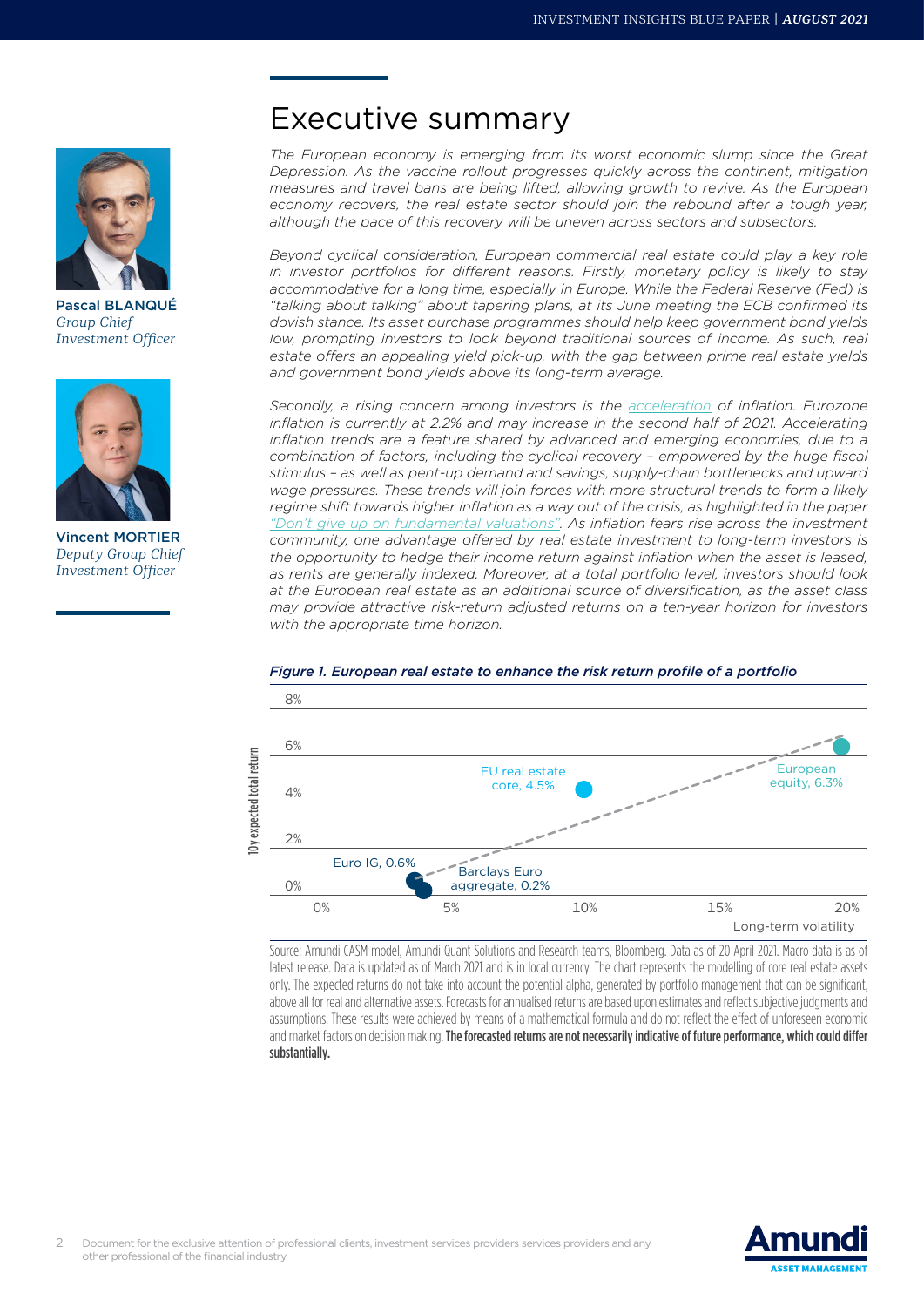*The inclusion of an allocation into European real estate could boost the overall expected return of a European investment portfolio and improve its risk-return trade-off.*





*Table 1. The benefit of including real estate – optimised expected allocation*

Source: Amundi CASM model, Quant Solutions calculations. Data as of 30 June 2021. Expected returns do not consider the potential alpha generated by portfolio management, which can be significant for real and alternative assets. Forecasts for annualised returns are based upon estimates and reflect subjective judgments and assumptions. These results were achieved by means of a mathematical formula and do not reflect the effect of unforeseen economic and market factors on decision-making. The forecasted returns are not necessarily indicative of future performance, which could differ substantially.

*In light of the above features of real estate investing, investors should still maintain high*  levels of scrutiny and selection when picking assets. This will be paramount as, **post-***Covid-19, the European real estate market will be fragmented, given the pandemic*  has hit different countries and segments to differing degrees and a post-crisis repricing *process is ongoing, with the overall number of transactions remaining down as are a wide range of prices and rents. Such short-term considerations could somewhat temper the upbeat long-term outlook for the asset class. Picking the most resilient assets will be key to taking advantage of the post-Covid-19 rebound, focusing on those real estate assets with the best recovery opportunities and those that enjoy structural growth trends.*

*Finally, as ESG investing becomes more mainstream, real estate will take centre stage due to its impact on environmental and social issues. It is one of the most energy-consuming*  and greenhouse-gas (GHG)-producing sectors, so it will play a key role in the green *transition. As part of human life, real estate has also significant linkages with the social pillar (e.g., wellbeing and sustainability). With rising sensitivity to these topics, it will be paramount for responsible investors to implement a rigorous ESG policy, encompassing our three pillars and to integrate it fully into the investment process.*



Dominique CARREL-BILLIARD *Global Head of Real & Alternative Assets*

*"There will be appealing business opportunities within European real estate markets, as investor appetite should remain strong this year, fostered by attractive real returns amid rising inflation fears and accompanied by the re-opening of economic activity. Cashflow visibility will be another key feature attracting investors into real estate markets."*

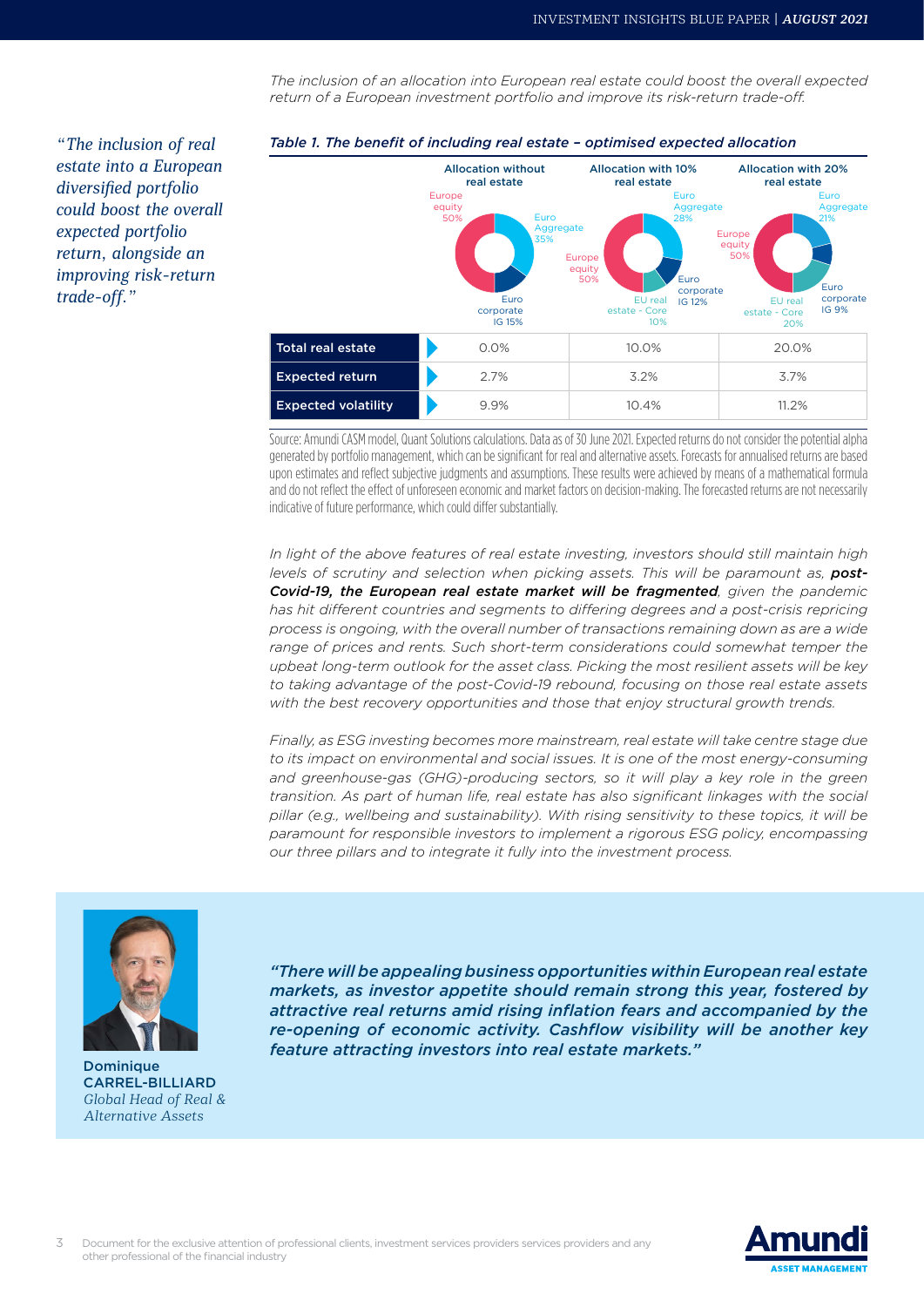

Marc BERTRAND *CEO, Amundi Real Estate*

## Real estate and Covid-19: resilience but growing fragmentation

It has been almost one and a half years since the European economy and capital markets were hit by Covid-19, in an environment marked by waves of the pandemic, uncertainty, and lockdowns. Eurozone GDP dropped by 6.7% in 2020 and the crisis has increased economic fragmentation within the single-currency area: Germany, Austria and the Netherlands have experienced a less severe recession, with GDP dropping 5.1% in Germany compared with 8.0% in France. The huge monetary and fiscal stimulus has mitigated the economic fallout of the pandemic, limiting the rise in unemployment and shaping the economic and financial environment that companies and investors make decisions around. This environment has shaped real estate trends, with capital values holding up relatively well on average. However, discrepancies have emerged across both asset classes and countries, with markets becoming increasingly fragmented, as Covid-19 has hit European commercial real estate markets to a different extent. Hotels and non-food retail assets were most affected, with temporary closures, as well as a significant decline in tourism. On average, European real estate activity dropped in 2020 compared to the previous year and remained subdued in Q1 2021 compared to its ten-year average. Overall, rental values on the retail market were revised down.

### **Leasing markets: impact on logistics mitigated by booming e-commerce**

Leasing activity in logistics markets has been resilient due to the surge of online commerce, which is a driver of leasing demand. Prime headline rents in Europe were roughly stable in 2020, with some scattered increases. Logistics is also partially tied to physical retail, which means the dynamics are uneven.

Leasing activity of office space was down sharply in 2020, by around 40% YoY on average with reference to a sample of 28 European markets. After several years of high take-up, the economic and pandemic reined in leasing activity sharply. First, the lockdowns and travel restrictions limited visits and shifted companies' attention to maintaining business continuity during the lockdowns. The lack of visibility on health and economic issues made companies less open to making real estate decisions, while issues related to work set-ups increased. As a result, many companies took a 'wait-and-see' stance on their real estate decisions. Some of them cancelled or postponed projects and renegotiated or extended their leases.



#### **Figure 2. European office market, take-up for 28 European cities**

Source: Amundi Immobilier on CBRE Research data (Q1 2021). Data as of 7 May 2021.

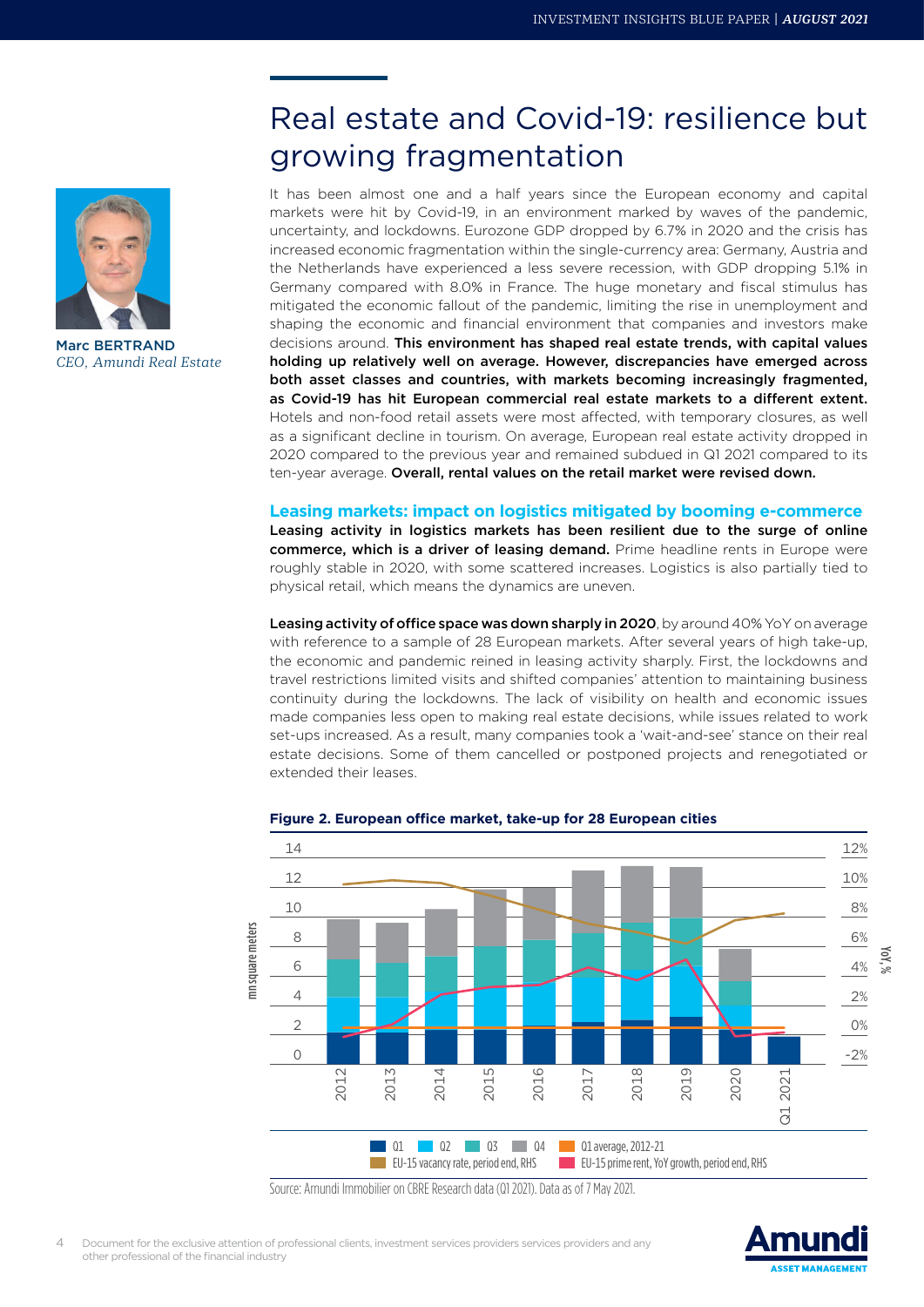*"Rent dynamics have been significantly affected by Covid-19 and its fallout, playing as a sudden stop in average rental growth. However, no major decrease has been recorded thus far."*

In Q1 2021 – still impacted by lockdowns in many European countries – the average office take-up decreased in YoY terms with reference to a sample of 28 European markets, but remained stronger than the levels experienced in Q2 and Q3 2020. The vacancy rate – which before the Covid-19 crisis was nearly 100 bp lower than its level prior to the 2008 Great Financial Crisis (GFC) – increased in 2020 in many markets due to the sharp slowdown in leasing activity. This upward move continued in Q1 2021, with the vacancy rate rising to 8.2% in the EU-15 area, as measured by CBRE Research, for an overall rise worth 200 bp in 15 months. It remains below its ten-year high and close to rates observed in early 2017.



Figure 3. Office vacancy rates as of end-Q1 2021: central business districts vs. market average

Source: Amundi Immobilier on CBRE Research data (Q1 2021). Data as of 7 May 2021.

The situation varies across markets and submarkets, as the vacancy rate remains relatively low compared to its average in some central business districts (CBD). This can explain the resilience of headline prime rents in 2020 and Q1 2021. Nevertheless, rent dynamics have been affected significantly by Covid-19 and its fallout, playing as a sudden stop in average rental growth. However, no major decrease has been recorded thus far. Covid-19 increased the bargaining power of tenants when negotiating new leases, which is reflected by higher commercial incentives, although with geographical disparities.

#### **Investment markets: growing segmentation requires rigorous analysis**

The European commercial real estate investment market has proved to be more resilient than the leasing market, with a decline of around 20% in 2020 compared to 2019. With over €210bn invested in 2020, the real estate investment turnover was close to its ten-year average. This shows that investor demand for commercial real estate has not dried up despite the crisis, unlike during the 2008 GFC. In Q1 2021, investment volumes dropped significantly, but the situation is not as critical as in 2009, as the volumes currently invested in commercial real estate are around three times those invested in Q1 2009. Germany has kept its leading role in the continental European market in terms of investment volumes in commercial real estate, followed by France.

Although down around 30% YoY, offices remain the leading asset class on the real estate investment market and the deepest one in terms of investment turnover, despite rising investor appetite for residential and logistic assets (demand for logistic assets has been driven by the double-digit growth experienced by e-commerce). Despite the acceleration of remote working, we believe offices will still be needed in a post-Covid-19

*"The European commercial real estate investment market has proved to be more resilient than the leasing market."*

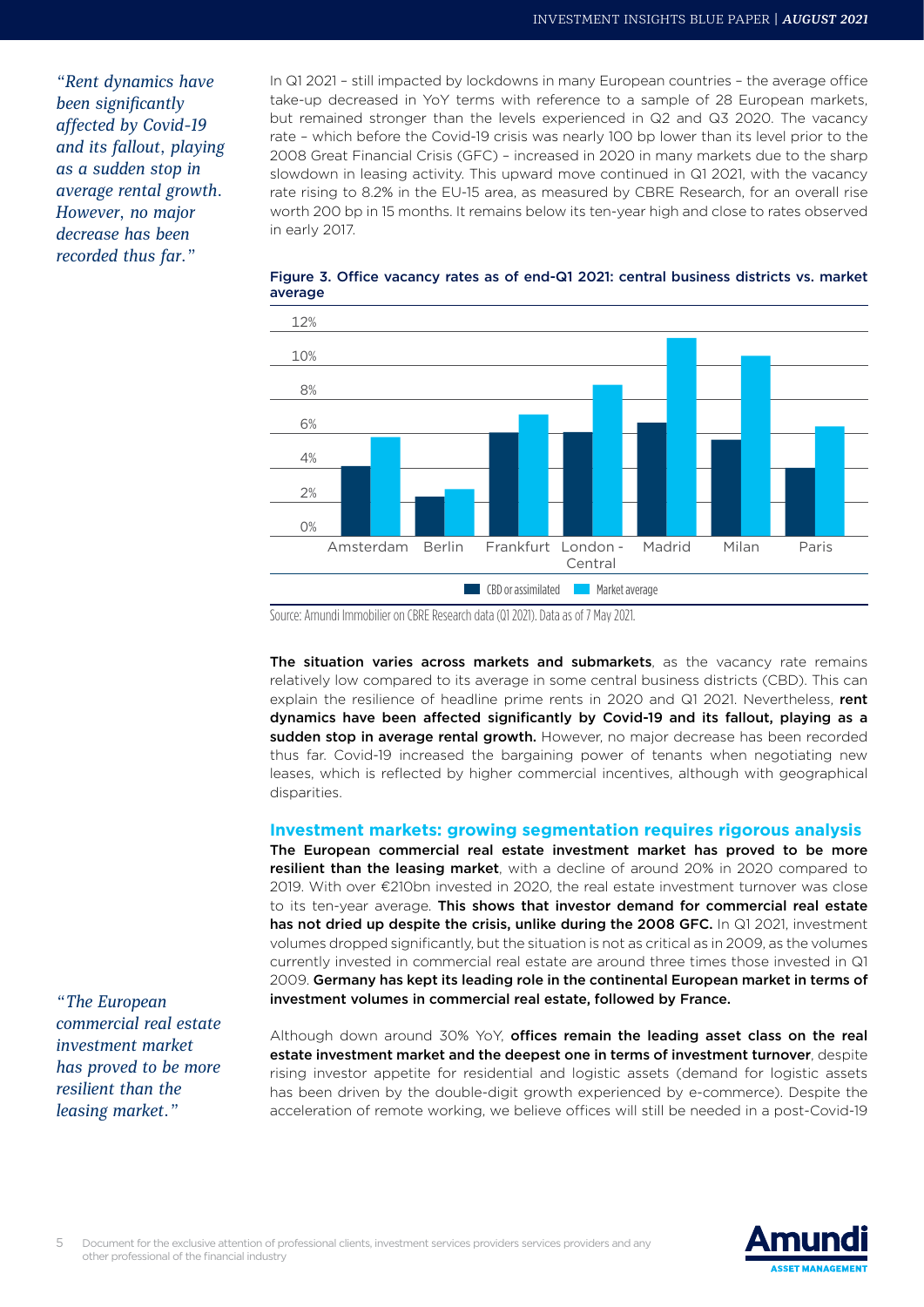*"The current persistence of low prime yields for offices may signal confidence in prime office space by longterm investors."*

world as a collaborative tool and as a mean to attract talent. In the likely new hybrid work model – where in-presence and remote work options coexist – office space should evolve from a place where employees sit at their desk to a space where connecting and sharing ideas is made easier. This evolution should depend on companies and jobs. The current persistence of low prime yields for offices may signal confidence in prime office space by long-term investors.





Source: Amundi Immobilier on CBRE Research data (Q1 2021). Data as of 7 May 2021.

Hotels were hit strongly. The Covid-19 related travel restrictions have affected hotels primarily in gateway cities and global tourist destinations, which have also faced indirect competition from 'staycations', including non-hotel lodging solutions. Despite predictions that travel will not return to its pre-pandemic level until 2023 at the earliest, the hospitality industry could undertake actions to mitigate the impact and emerge stronger. According to the World Economic Forum, hotels may reduce emissions, reinvent the hotel experience around tailor-made services, hybrid work models, health and wellness.

Shopping malls and brick-and-mortar retail have been hit hard by the pandemic and the rise of e-commerce, but trends towards omnichannel shopping could offer some resilience to both sectors. Retailers should manage their store network as a dynamic asset that compounds physical and digital channels to fulfil customer needs by building dynamic store formats that create a fruitful customer experience. Given the multi-store nature of many retail real estate footprints, the adoption of a comprehensive strategy to tackle decarbonisation will be paramount.

Demand for high-quality ESG residential buildings in smart cities remains strong, but supply is still out of balance.

More generally, the greater focus on quality assets – with long lease terms and strong tenants - has helped keep prime yields low, leading to resilient prices. However, assets with vacancies, short-term leases or fragile tenants often saw their yields rise, resulting in decreasing values. Another significant development last year was the rise of risk aversion. An emphasis on the visibility of rental payments favoured rigorous analysis of tenants' financial strength and some divergence in terms of market yield, both across asset classes and among assets within the same category. To sum up, in 2020 the investment market became segmented after several years of yield convergence.

*"In 2020 the investment market became segmented after several years of yield convergence."*

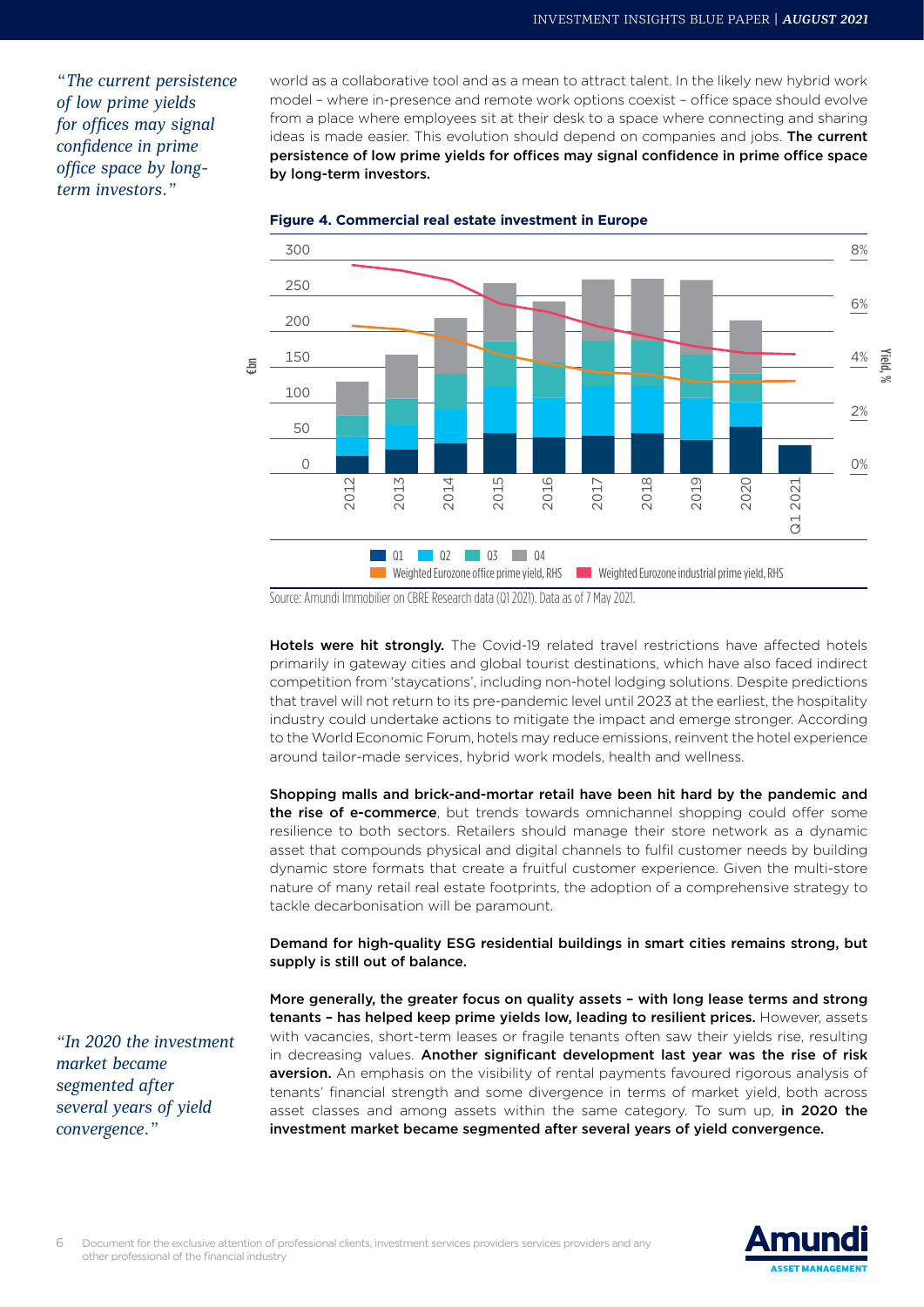#### **Divergences in market values**

In light of the above developments in both leasing and investment markets, a **divergence** in values was recorded in 2020 across assets, depending on the asset class and the **quality of location.** The segmentation by asset class is showcased by discrepancies in capital value growth: the asset classes most impacted were European hotels and retail assets, with drops in capital values worth 6% and more in 2020. At the same time, residential and industrial/logistic assets recorded capital value growth above 3% last year. Such opposing trends highlights different investor behaviour, as well as the different features of leasing markets. In terms of portfolio management, these results highlight:

- the advantage of a diversified portfolio to limit idiosyncratic shocks; and
- the role of income return, which can help limit the adverse impact of capital value drawdowns on the total return performance or enhance the positive impact of positive capital value growth.



#### Figure 5. Capital value growth and total return in Europe in 2020, YoY change

Source: Amundi Immobilier, MSCI (2021). Data as of 9 May 2021 (Standing investment).

*"Higher fragmentation reflected in greater performance divergences. Highly diversified and income focus portfolios are key."*

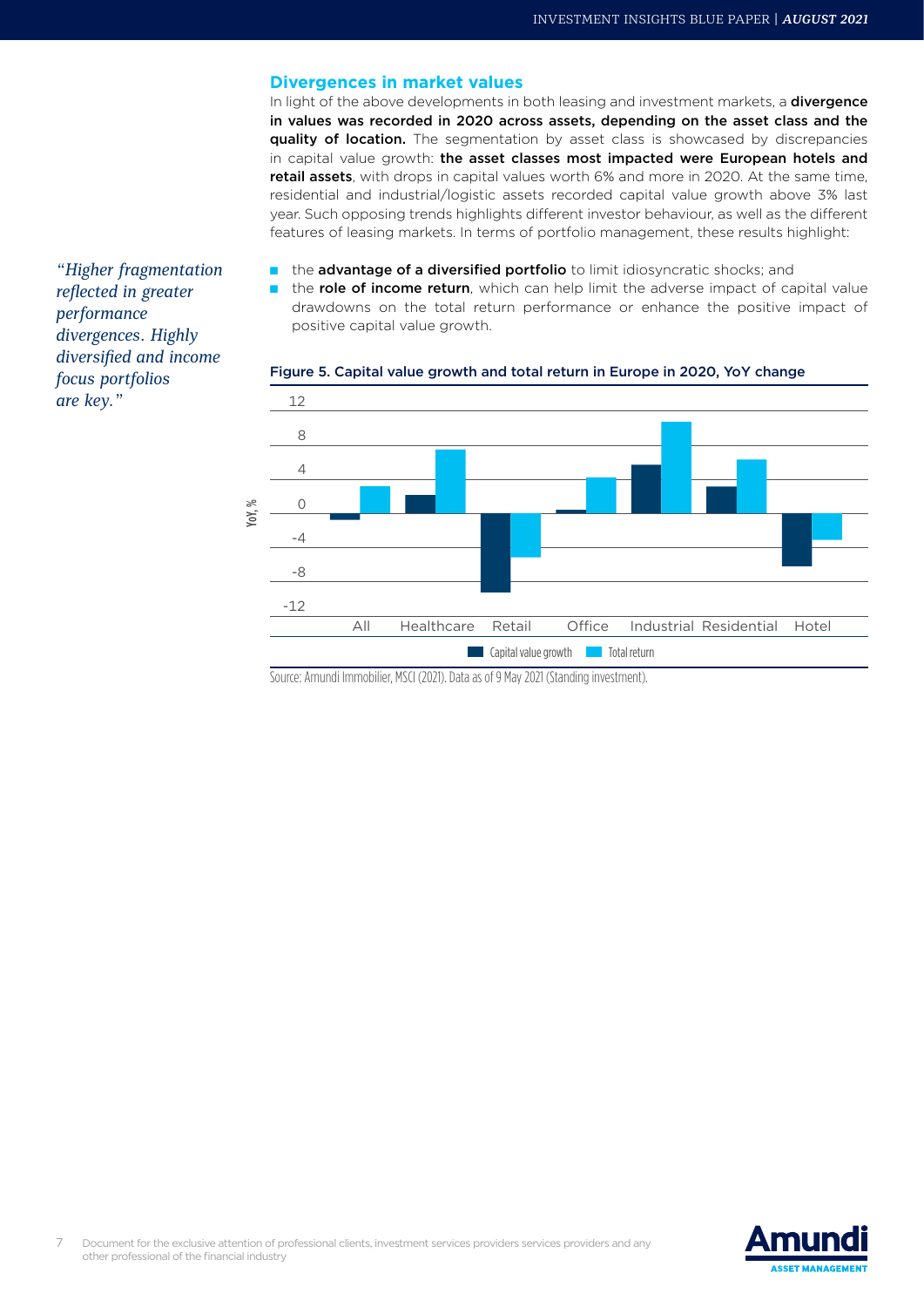## An edge on the real estate industry

Since in-presence due diligence has been virtually impossible in many countries during the early phase of the pandemic, investors and fund managers had to postpone the closure of their deals and projects to the second half of 2020 and 2021. Despite this, the private real estate sector hit a record \$1.1tn in assets under management (AuM) as of September 2020. Europe accounts for 27% of those assets, worth \$300bn.





Source: Amundi, Preqin Pro. Data as of 15 May 2021.

*"Despite the ongoing economic turmoil, the private real estate sector hit a record \$1.1tn in AuM as of September 2021."*

In 2020, dry powder exceeded \$400bn, of which \$100bn was in Europe and \$61bn was in the hands of Europe-based general partners (GPs). In addition, Covid-19-related restrictions have hit trading activity, which – coupled with high uncertainty – has prompted fund managers to adopt a wait-and-see approach. When market activity restarts, there might be appealing opportunities at competitive prices, especially in the retail and hotel segments, which have been hit hard.

#### Figure 7. Real estate dry powder trends, \$bn



Source: Amundi, Preqin Pro. Data as of 15 May 2021.

Real estate fundraising decreased globally in 2020, with a 20% YoY plunge to \$146bn. European fund managers captured about 50% of European flows, but lost ground compared to American and Asian players. The decline in fundraising has affected countries to a different extent, with France, Germany and the United Kingdom suffering the most, while GPs domiciled in the Nordics and Central and Eastern Europe grew further. According to INREV, private real estate funds accounted for the largest share of

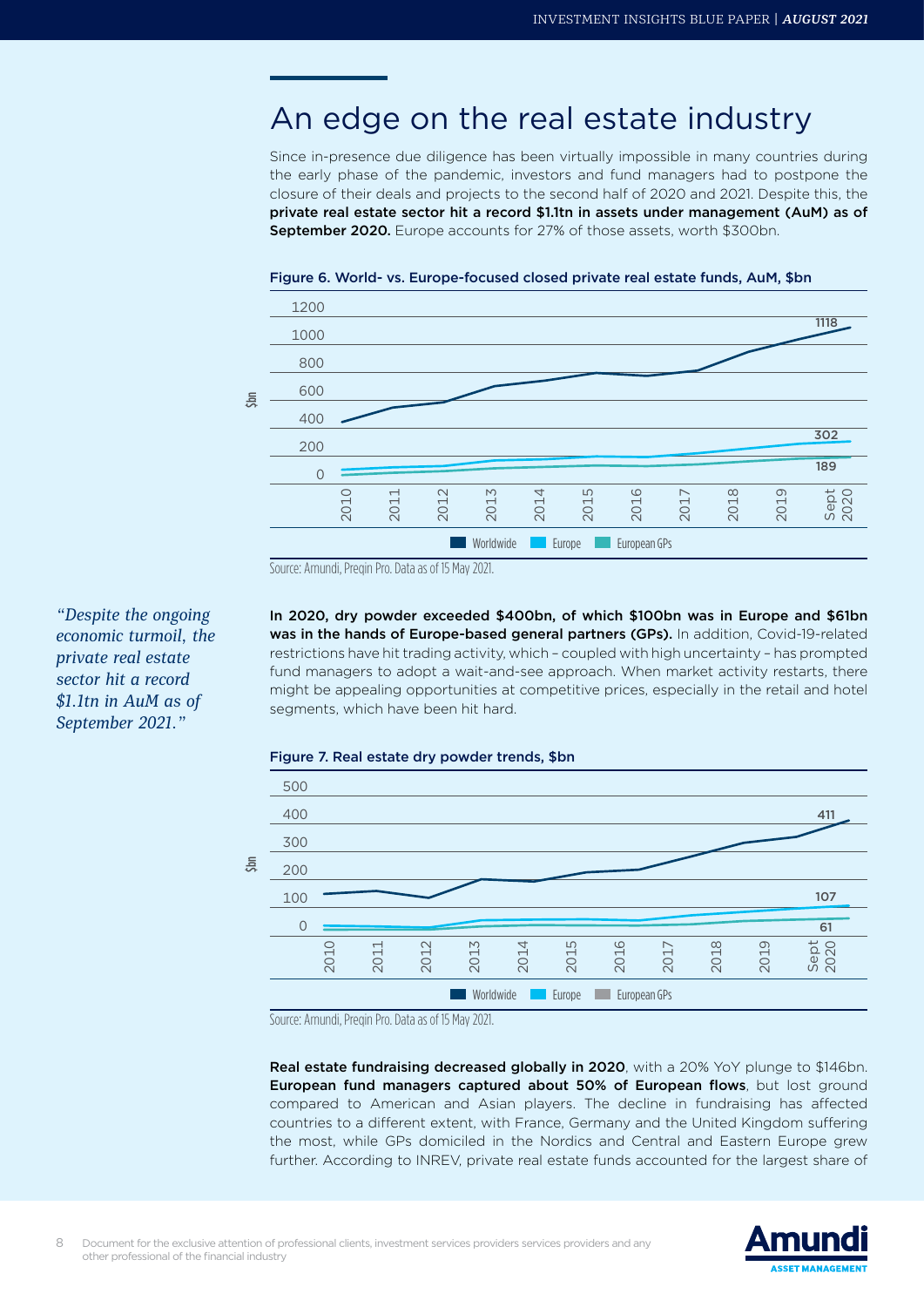flows in Europe, while separate accounts captured around one quarter of the flows and club deals, funds of funds and other vehicles were about one third.

With reference to strategies, value added has proved the winning strategy for fundraising in 2020, both globally and at a European level, with European GPs doubling their fundraising on this strategy on an annual basis. **Opportunistic** was the second strategy in terms of capital raised. It was mainly pursued by American and Asian GPs who invest in Europe and seek higher returns. Debt has been losing momentum after its 2017 peak. Finally, core and core plus strategies grew globally, up 6% YoY.





*"Real estate fundraising decreased globally in 2020, with a 20% YoY plunge to \$146bn. European fund managers captured about half of the European flows, but lost ground compared to American and Asian players."*

The number of funds in the private market and their aggregate capital have been growing rapidly, both globally and in Europe. As of May 2021, there were 1,184 real estate funds in the market with an aggregate target capital worth €348bn. Some 60% of those funds have an European focus. European GPs control only 20% of the funds, worth about 50% of the target size of European assets. Such a trend confirms that fund managers see Covid-19 as a short-term hurdle to their real estate investment and commitment. In 2020, the pandemic, coupled with high competition and the limited availability of high-quality assets, affected the number of transactions – down 30%, with reference to closed-end private real estate funds – and their aggregate value, down 40%. Europe has proved more resilient than other regions.

Despite the pandemic and the decline in short-term performance, the yield and net internal rate of return (IRR) target of real estate strategies has remained appealing. According to INREV, core and core plus strategies investing in Europe set an average target distribution yield of 4-5% and a net IRR target of 6-8% per year. A stable income stream could be achieved by targeting assets in resilient sectors that offer enough liquidity. Such strong returns could be available to fund managers who are willing to hold assets for the long term and undertake a hands-on approach to managing both the asset and its tenant. Opportunistic and value-added strategies with a European focus tend to set a more aggressive IRR target, at 9-11% or even more.

**Real estate fees** depend on the vehicle structure and size and on the strategy type. According to INREV 2021, the average total expense ratio (TER) for real estate openended funds is lower than that of closed-ended funds. On average, closed-ended funds are more leveraged than their open-ended peers and the latter tend to be more diversified. In addition, larger-sized vehicles tend to have lower TERs than smaller-sized ones. To sum up, despite the adverse fallout of the Covid-19 crisis, European real estate remains attractive due to the size of the market, the expected medium-term growth of AuM, and good target returns. The outlook is for cautious optimism.

Source: Amundi, Pregin Pro. Data as of 15 May 2021.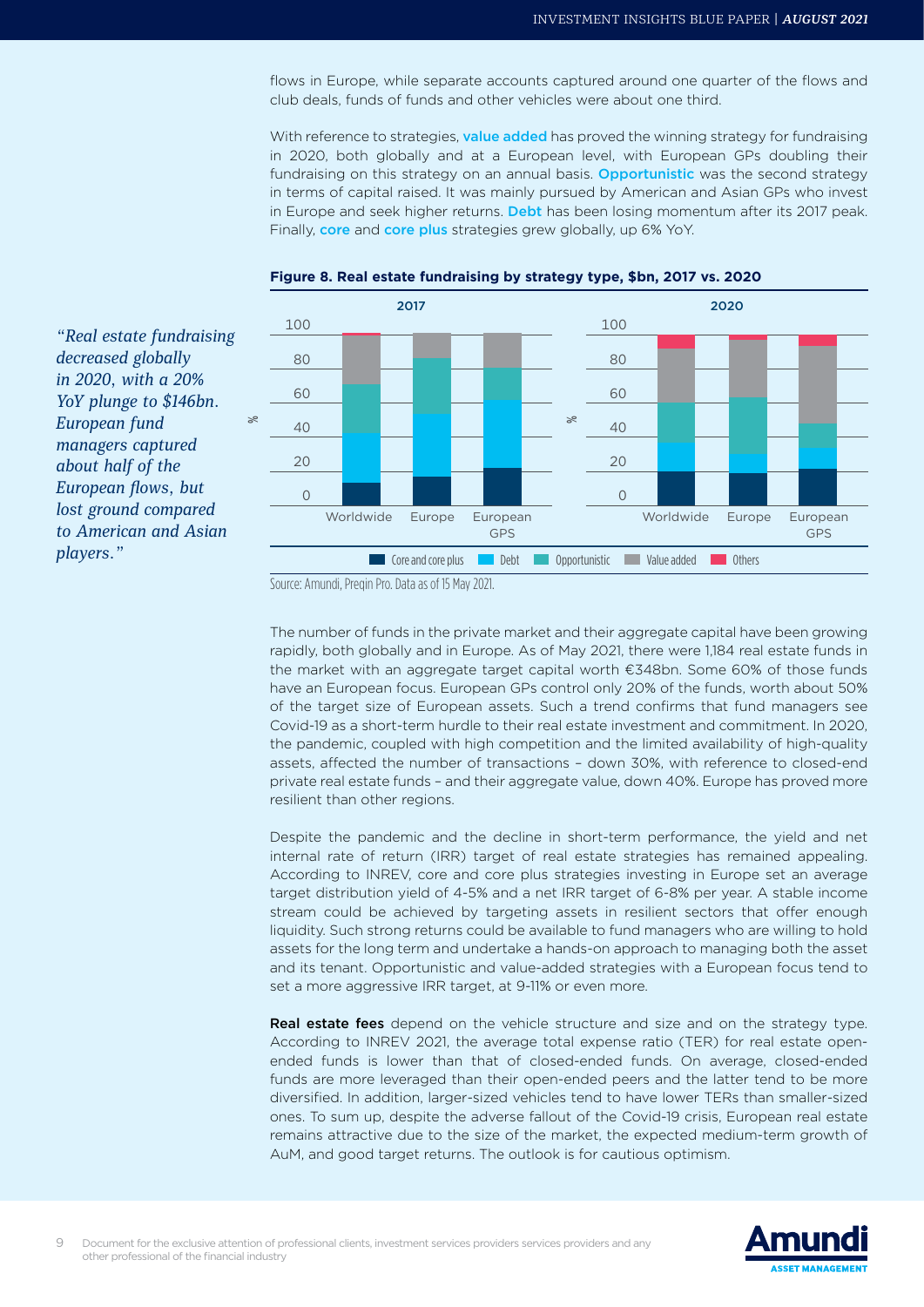*"In this new hybrid work model, office space must evolve from a place where employees sit at their desk to a space for connecting and sharing ideas."*

# Real estate: attractive as inflation hedge, but selectivity is key

Our central economic scenario for the next 12-18 months is [one](https://research-center.amundi.com/article/h2-2021-investment-outlook-inflation-blows-markets-and-investors-need-act) of a multi-speed recovery. While economic activity rebounded strongly in the third quarter of 2020, as countries reopened and travel restrictions were lifted, the recovery had a set back at end-2020/ early-2021, as renewed restrictions were introduced across Europe to contain the second wave of the virus. Economic growth is likely to rebound over the summer of 2021, as the vaccine rollout accelerates across the continent. Governments will maintain their fiscal support until the recovery is fully on track, while the ECB should remain accommodative. Inflation has been accelerating amid higher volatility due to transitory factors, while most likely remaining below the ECB target at the end of the forecasting horizon. The economic improvement expected from the summer may encourage the decision-making process. However, the lack of visibility or pandemic-linked events could weigh on the decisionmaking process and favour a 'wait-and-see' attitude.

Against such backdrop, the European private real estate market is expected to grow at 3.0-3.4% over the next five years, according to Preqin. There is strong growth potential among European private banks and family offices, as the largest amount of untapped capital remains in the hands of private investors and high-net-worth individuals, who are under-exposed to real estate. To take advantage of these flows, most fund managers are planning to buy a minority stake in primary insurance or are partnering with private banks and wealth managers. Some fund managers are expanding their private market platforms, while others – affiliated with retail banks – are considering raising capital outside of the traditional channels in other European countries.

In 2021, investor appetite for real estate should prove to be strong, driven by the gap between prime real estate yields and government bond yields. The latter should remain low throughout the year, with ten-year German government bond yields expected to remain in negative territory through to end-2021.



#### Figure 9. Spread between office prime yields and domestic ten-year government bond yields since 2000, end of period

Source: Amundi Immobilier on CBRE Research (Q1 2021) and ECB data. Data as of 7 May 2021.

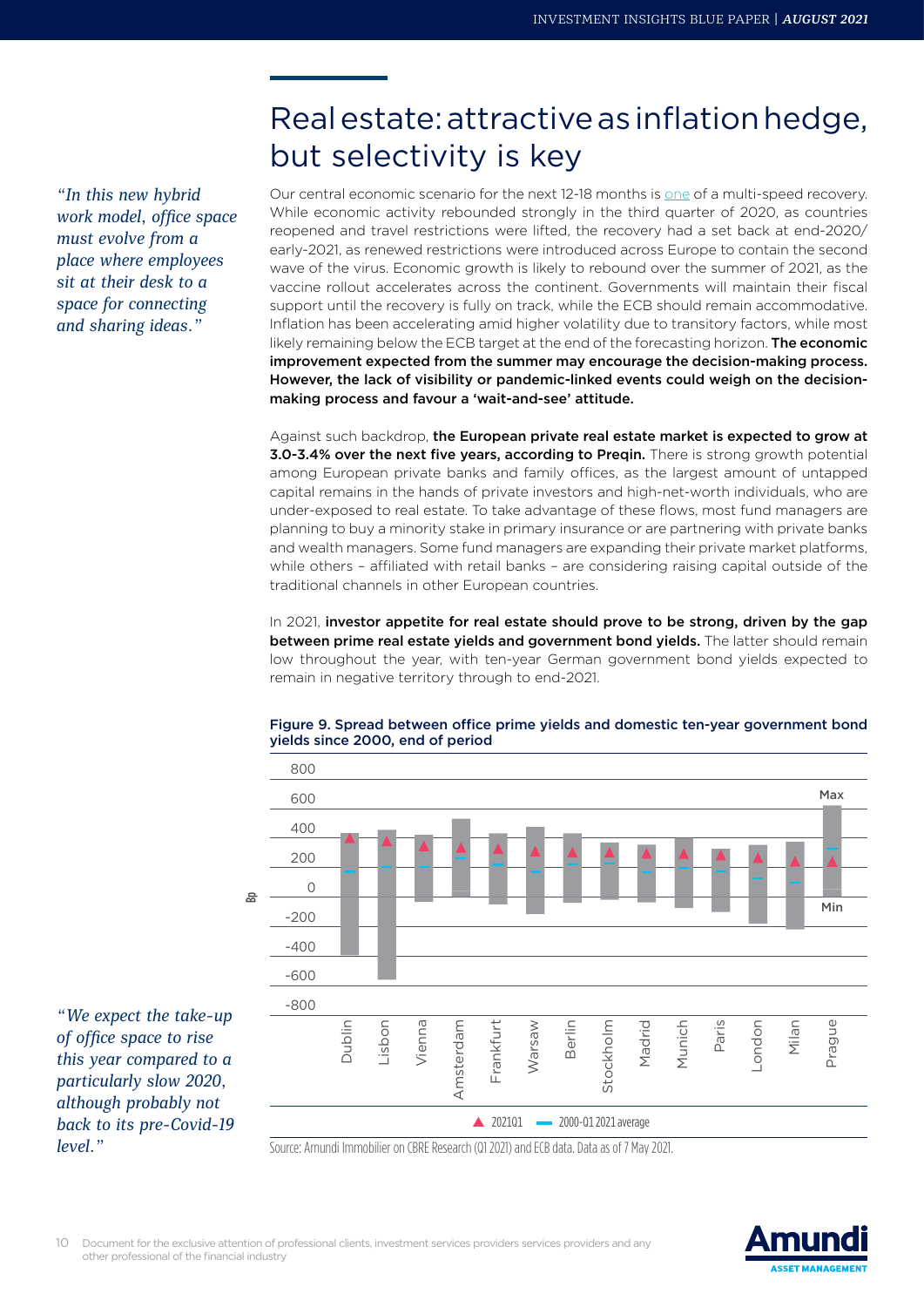*"All in all, the key words in real estate investing in 2021 should be segmentation and selectivity."*

A growing concern among investors is the acceleration of inflation. As pointed out in a recent [paper](https://research-center.amundi.com/article/shifts-narratives-2-inflation-something-deep-awakens), asset classes may react differently. One advantage of real estate investing for long-term investors is a way to hedge their income return against inflation when an asset is leased, since rents are generally indexed.

Market fundamentals and conditions remain key, as market rents and capital values may vary, and income return may change upon a renewal or a new lease. All in all, the key words in real estate investing in 2021 should be segmentation and selectivity. At the sector level, 2020 trends should be confirmed this year, with some risk aversion and segmentation in terms of asset classes and asset features. Those with demographic fundamentals, such as residential or healthcare, should continue to attract investors as a defensive tool in an environment negatively affected by Covid-19.

Prime yields should remain low, with possible margins of compression for logistics in locations that are deemed more resilient and of higher quality. Risk aversion should favour price differences between secure assets and other ones, creating opportunities for those investors that are willing to take on risk. The above expectations highlight that segmentation between assets may remain in the coming quarters and that, in the longer run, asset picking will remain key as the gap between assets responding to tenant expectations and the others might increase.

We expect office take-up to rise this year, although not back to its pre-Covid-19 level. Corporates will be dealing with greater requirements for cost controls and some will seek out central locations close to transportation facilities and quality spaces. This trend could make central areas more resilient. Completion of office space should be significant in 2021 and lead to an increase in vacant spaces. Any rent negotiation should depend on supplydemand dynamics, promoting some heterogeneity across cities and geographic subsectors. Commercial incentives should increase and prime headline rents should prove more resilient in the under-supplied sectors than in the over-supplied ones, where decreases are likely in 2021. Logistics should continue to benefit from e-commerce growth and increases in market rent are likely in 2021 in under-supplied sectors. Hotels and non-food retail assets could be impacted by any possible virus resurgence.

### **ESG trends in real estate**

ESG trends will affect the real estate market, due to its direct impact on environmental and social issues. Regarding the environment, real estate is one of the most energyconsuming industries. This feature relates to the quality of buildings, their location and their set-up. Sensitivity to ESG topics has been rising among both investors and tenants, as well as through regulation.

The implementation of ESG strategies in the real estate market involves both asset picking and fund strategy. From an asset perspective, ESG strategies start early in the investment process and are active during the asset management phase. One issue often raised by investors concerning the environmental pillar is the cost of this policy. In this respect, a close daily relationship with the tenant and accurate monitoring could combine efficiency and performance. The use of specific tools for the implementation of such strategies is also key. For instance, CO2 emissions per square metre might be screened. The climate risk issue can also be integrated during the asset-picking phase with the analysis of the potential impact on the asset of risks such as rising sea levels, heat waves, flooding or storms.

*"From an asset perspective, ESG strategies start early in the investment process and are active during the asset management phase."*

Such concerns about ESG strategies are echoed by regulation, such as the EU Sustainable Finance Disclosure Regulation (SFDR) and taxonomy. On 10 March 2021, the first SFDR disclosure step took place. Such regulation requires financial market participants and advisors to disclose information about their policies on how to integrate sustainability risks into their investment decision-making process. It also requires remuneration policies to be disclosed, highlighting their consistency with the integration of sustainability risks. At a product level, financial market participants should indicate in pre-contractual

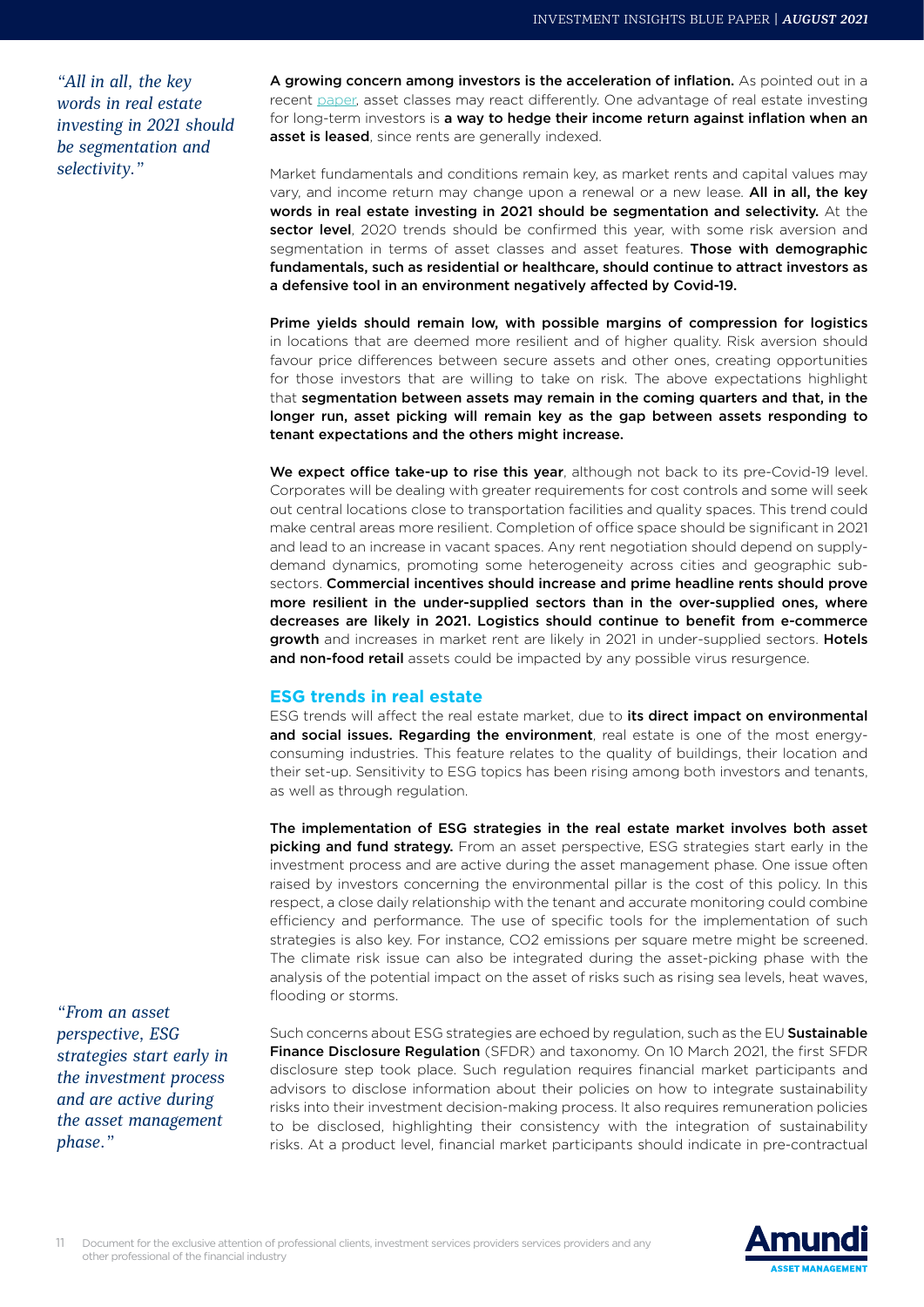information how sustainability risks are integrated into their investment decisions and should communicate how they assess the likely impact of sustainability risks on the performance of financial products. If market participants do not consider sustainability risks to be applicable, a clear and concise explanation should be provided. Articles 8 and 9 of the SFDR concern financial products which promote environmental and social features, respectively, or which have sustainable investments as their goal. For funds falling into these categories, the legislation indicates a set of additional information that needs to be included in pre-contractual documentation and periodic reports. The last step of the SFDR implementation will be completed at end-2022.

*"Regulatory changes can offer more visibility to ESG strategies and help raise funds."*

Finally, the taxonomy initiative of the European Commission aims for the EU to become carbon neutral by 2050 and prevent any possible 'greenwashing', that is the practice of some companies to gain an unfair advantage based on misleading or false claims to present a financial product as environmentally friendly that does not actually meet basic environment standards. The taxonomy will rank sustainable economic activities, establishing criteria for determining whether or not an economic activity can be considered sustainable. The taxonomy identifies six environmental and climate goals: climate change mitigation, climate change adaptation, sustainable use and protection of water and marine resources, transition to a circular economy, pollution prevention and control, and the protection and restoration of biodiversity and ecosystems. **These** regulatory changes can offer more visibility to ESG strategies and help raise funds.

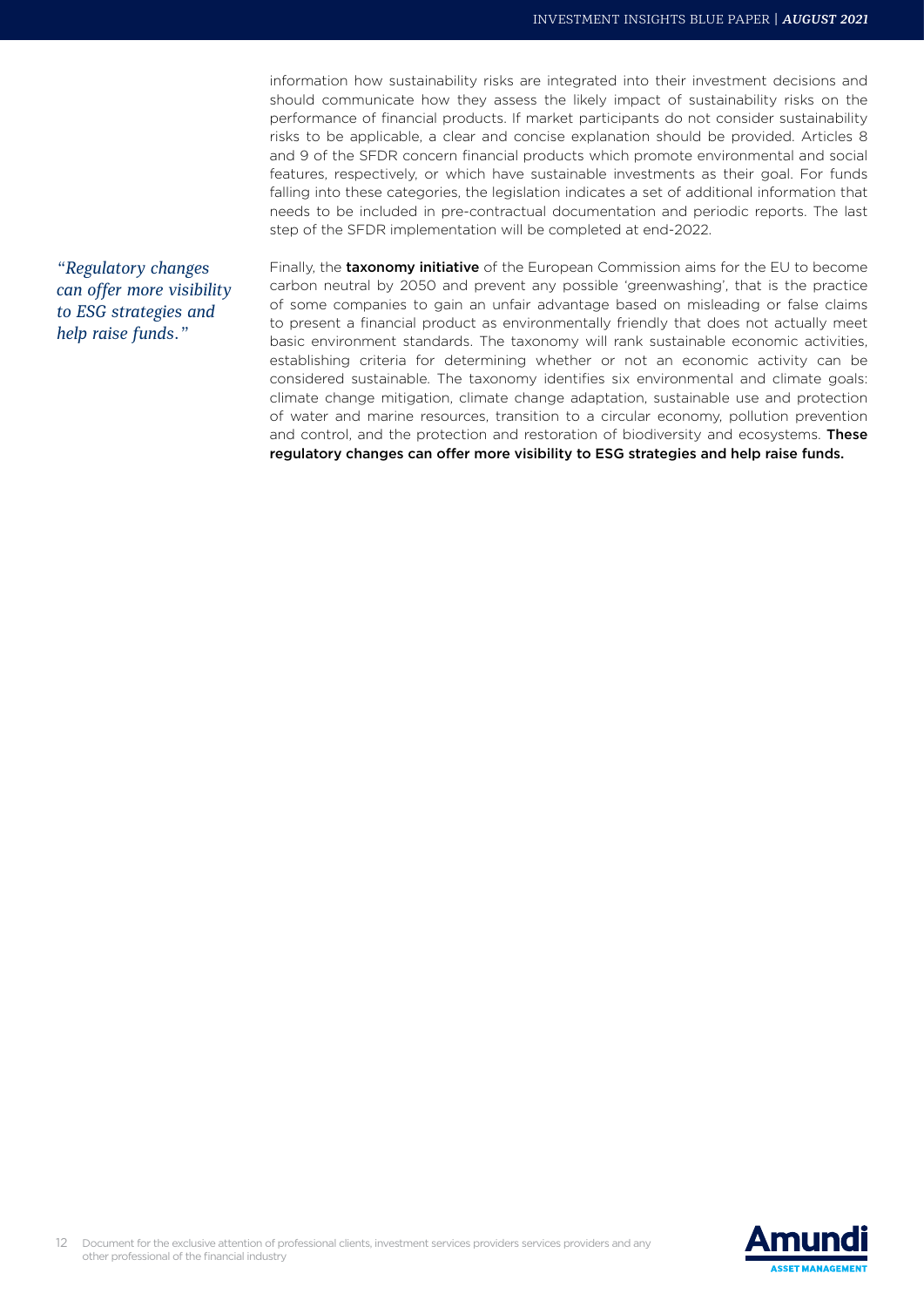## ESG approach to real estate

We implement a responsible ESG investment policy carried out over three pillars: environment, social, and governance:

- The **environmental** pillar takes the environmental fallout from the operation of existing assets into account, evaluating the impact from new or renovated buildings, and the impact of building materials.
- The social pillar addresses the building's integration with its inner surroundings and the tenant's satisfaction level.
- The governance pillar integrates our best practices of framing the governance policy across our funds.

We have adapted our broader company-level responsible investment policy to make it consistent with the management of real assets. In doing so, we can leverage a binding responsible investment process that is compliant with the highest international standards, such as the Global ESG Benchmark for Real Assets (GRESB) and the Principles for Responsible Investment (PRI). In addition, the company policy adheres to several other initiatives, such as the French SRI label.

### **Environment and social pillars**

We have built a proprietary scoring methodology to measure an asset's environmental and social performance. Such a methodology could help monitor the carbon and energy consumption of real estate assets within a portfolio and assess its compliance with the Paris Agreement. In addition, it assesses the resilience of each asset to climate change.



### Figure 10. Example of a building's environmental and social performance

Source: Amundi Immobilier. Data as of 7 July 2021.

Our ESG team maps each asset against eight KPIs: health and wellbeing, energy, transport, water, materials, waste, land use and pollution. On the energy front it is possible to refer to the rules and regulations that were effective when a building was constructed. The weighted average of the above KPIs will measure an asset's overall score, which can range on a scale from A to G, with A being the best possible performance. Our portfolio managers exclude F- and G-rated assets from portfolio construction. According to our framework, the ESG team measures the **reduction of energy consumption** for each asset against two goals:

- Energy goal: based on the reduction imposed by a French decree regulating the tertiary sector and on energy reduction recommended by the European Commission.
- **Carbon goal:** based on the required reduction to ensure that an asset is on a trajectory consistent with the Paris Agreement to limit global warming to 2°C.

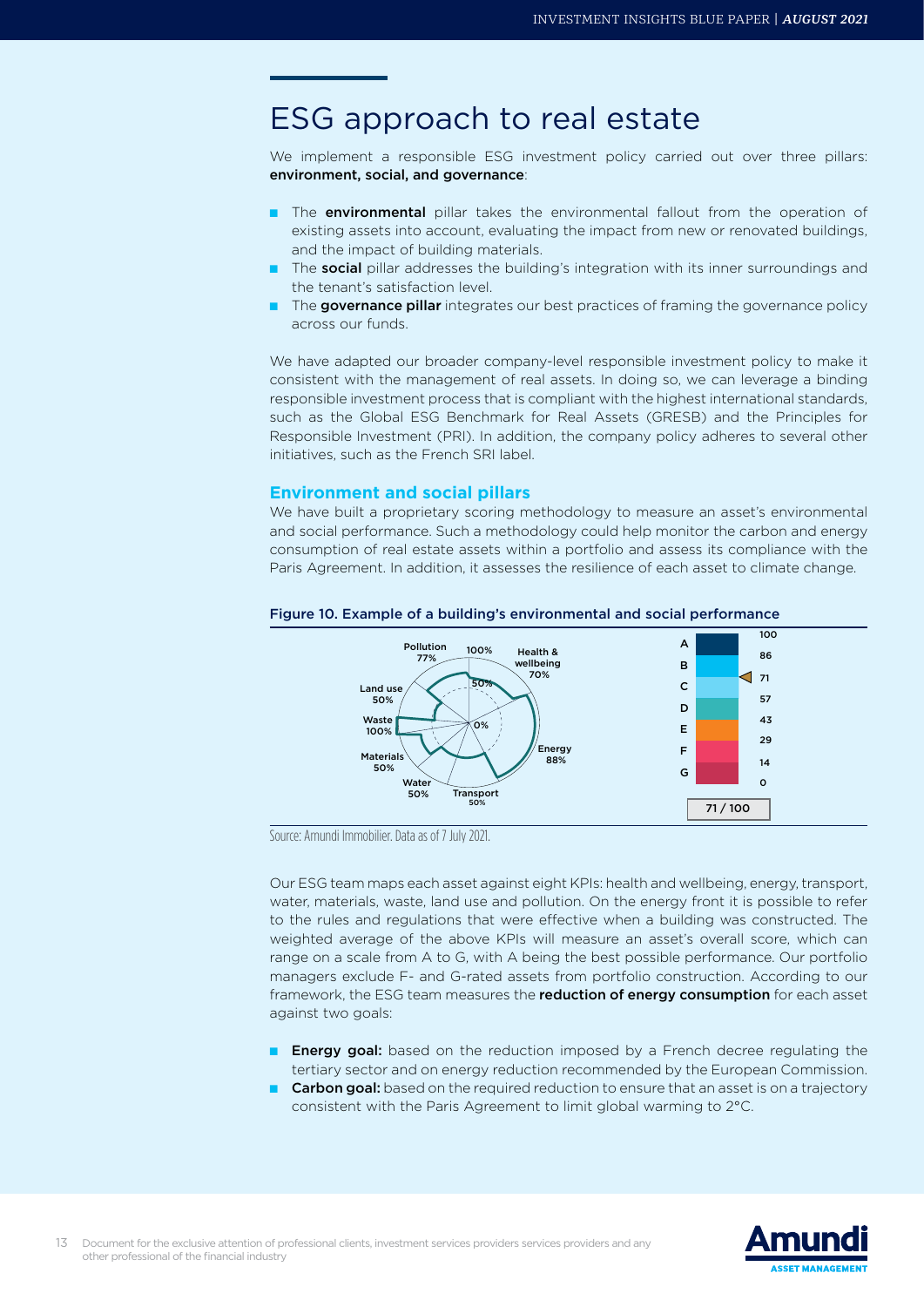The KPIs used relate to the reduction of energy and water consumption, carbon emissions reduction and their respective targets. According to our framework, the ESG team measures the exposure of each asset to five risks linked to **climate change**. Three criteria are considered to establish our evaluation:

- geolocation of an asset and the resulting predictive scenarios of climate change;
- an asset's devices and features allowing it to resist these risks; and
- the current environment, including deteriorating factors.

Regarding the climate change scenarios, the ESG team relies on both databases from France and the EU. To measure this risk, the ESG team relies on a few KPIs, such as direct emissions linked to gas, fuel, oil and refrigerant leaks; indirect emissions linked to energy consumption (e.g., emissions stemming from electricity and water); and other indirect emissions (e.g., emissions linked to construction and renovation materials). The savings are included in a decision-making matrix that helps portfolio managers identify the risks and opportunities of each asset.

#### Figure 11. Physical risks related to climate change



temperature) and exceptional events (heat waves, floods, storms) that can damage the building or its equipment.

Source: Amundi Immobilier. Data as of 7 July 2021.

#### **Governance pillar**

Our governance is transparent and monitored closely. It includes robust internal control by both the risk management and compliance offices, as well as strong ethical framework, policies related to the conflict of interest, active anti-money laundering and anti-terrorism programmes, transparent reporting published regularly (e.g., operational reports, biannual financial reports and annual reports).

#### **Investment process**

The ESG framework is fully implemented into the investment process, starting with the pre-selection phase through to the asset management phase.

#### Figure 12. ESG framework and investment process



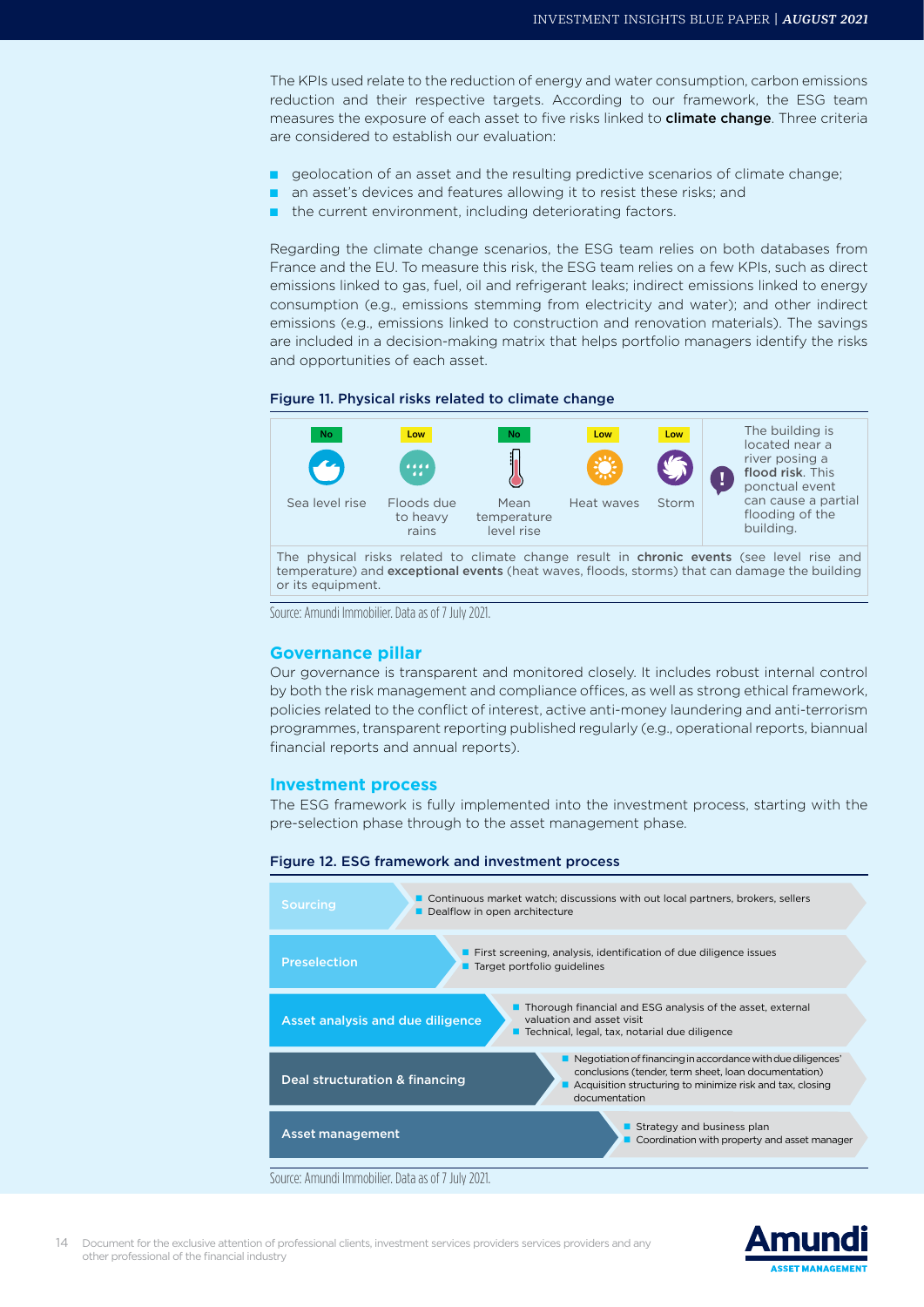### Definitions

- **Basis points:** One basis point is a unit of measure equal to one one-hundredth of one percentage point (0.01%).
- Closed-ended fund: In these funds, there is no internal mechanism for investors to redeem their subscriptions. Investors' subscriptions are tied-up for the lifetime of the fund unless investors can find a buyer for their shares on the secondary market.
- 'Core plus' real estate investment strategy: 'Core plus' is synonymous with 'growth and income' in the stock market and is associated with a low-to-moderate risk profile. Core plus property owners typically have the ability to increase cash flows through light property improvements, management efficiencies or by increasing the quality of the tenants. Similar to core properties, these properties tend to be of high quality and well occupied.
- Core real estate investment strategy: 'Core' is synonymous with 'income' in the stock market. Core property investors are conservative investors looking to generate stable income with very low risk. Core properties require very little hand-holding by their owners and are typically acquired and held as an alternative to bonds.
- Correlation: The degree of association between two or more variables; in finance, it is the degree to which assets or asset class prices have moved in relation to each other. Correlation is expressed by a correlation coefficient that ranges from -1 (always move in opposite direction) through 0 (absolutely independent) to 1 (always move in the same direction).
- Dry powder: It refers to cash reserves kept on hand by a company, venture capital firm or individual to cover future obligations, purchase assets or make acquisitions. Securities considered dry powder could be Treasuries or other short-term fixed income investment that can be liquidated on short notice in order to provide emergency funding or allow an investor to purchase assets.
- **GP:** General partner, a fund manager that raises capital from institutional investors through open-ended or closed-ended fund structures or non-fund vehicles with fund-like economics.
- **ID:** Limited partner, an institutional investor that commits capital to private funds through limited partnerships.
- Office vacancy rate: Share of unoccupied office space immediately available relative to all existing office space.
- **Open-ended funds:** In these funds, investors have the choice of whether to partially or completely redeem their subscription on each redemption day, subject to the redemption terms specified in the fund's offering document.
- Opportunistic real estate investment strategy: Opportunistic is the riskiest of all real estate investment strategies. It is synonymous with 'growth' in the stock market. Opportunistic investors take on the most complicated projects and may not see a return on their investment for three or more years. Opportunistic properties often have little to no cash flow at acquisition but have the potential to produce a large amount of cash flow once the value has been added.
- Prime rent: Rent of the most sought-after assets relative to available supply. This is the highest rent for a given asset class and geographical area.
- **Prime yield:** Yield provided by leasing under the market conditions of the assets sometimes few in number – most sought-after by investors relative to available supply. This was the lowest yield for a given asset class and geographic area.
- **Take-up:** Spaces leased or acquired for own use. It does not include lease renewals.
- Value-added real estate investment strategy: 'Value-added' is synonymous with 'growth' in the stock market and is associated with moderate to high risk. Value-added properties often have little to no cash flow at acquisition but have the potential to produce a large cash flow once the value has been added.

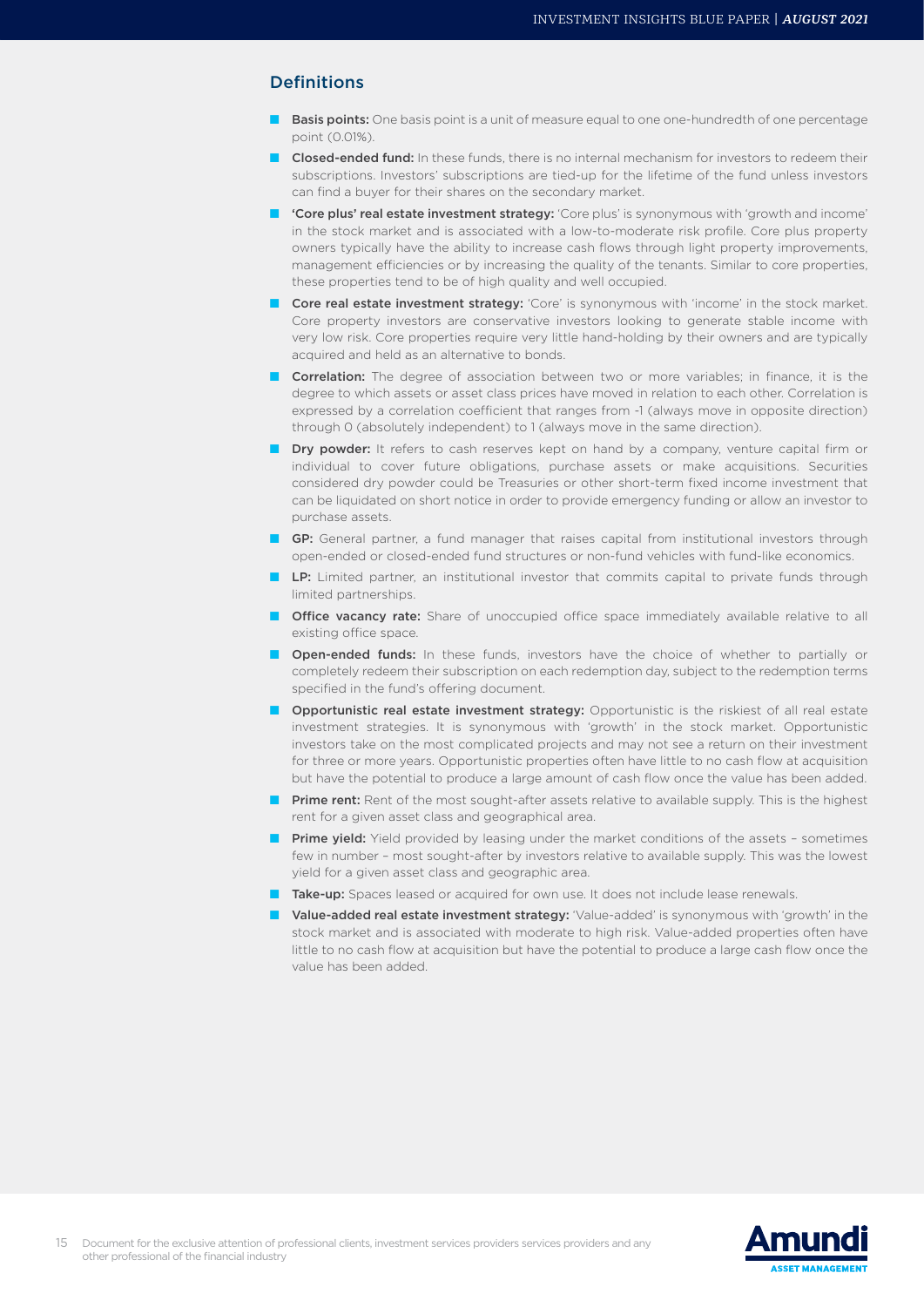#### **Contributors**



Patrizia ANTONINI *Amundi Strategy – Business Intelligence* 



Thomas BARON *Research and Strategy Analyst – Amundi Immobilier*



Claudia **BERTINO** *Head of Amundi Investment Insights Unit*



Jung KIM *Senior Quantitative Analyst*



Francesca PANELLI *Amundi Investment Insights Unit Specialist*

#### Important information

The MSCI information may only be used for your internal use, may not be reproduced or redisseminated in any form and may not be used as a basis for or a component of any financial instruments or products or indices. None of the MSCI information is intended to constitute investment advice or a recommendation to make (or refrain from making) any kind of investment decision and may not be relied on as such. Historical data and analysis should not be taken as an indication or guarantee of any future performance analysis, forecast or prediction. The MSCI information is provided on an "as is" basis and the user of this information assumes the entire risk of any use made of this information. MSCI, each of its affiliates and each other person involved in or related to compiling, computing or creating any MSCI information (collectively, the "MSCI Parties") expressly disclaims all warranties (including, without limitation, any warranties of originality, accuracy, completeness, timeliness, non-infringement, merchantability and fitness for a particular purpose) with respect to this information. Without limiting any of the foregoing, in no event shall any MSCI Party have any liability for any direct, indirect, special, incidental, punitive, consequential (including, without limitation, lost profits) or any other damages. (www.mscibarra.com). In the European Union, this document is only for the attention of "Professional" investors as defined in Directive 2014/65/EU dated 15 May 2014 on markets in financial instruments ("MIFID"), to investment services providers and any other professional of the financial industry, and as the case may be in each local regulations and, as far as the offering in Switzerland is concerned, a "Qualified Investor" within the meaning of the provisions of the Swiss Collective Investment Schemes Act of 23 June 2006 (CISA), the Swiss Collective Investment Schemes Ordinance of 22 November 2006 (CISO) and the FINMA's Circular 08/8 on Public Advertising under the Collective Investment Schemes legislation of 20 November 2008. In no event may this material be distributed in the European Union to non "Professional" investors as defined in the MIFID or in each local regulation, or in Switzerland to investors who do not comply with the definition of "qualified investors" as defined in the applicable legislation and regulation.

This document is solely for informational purposes. This document does not constitute an offer to sell, a solicitation of an offer to buy, or a recommendation of any security or any other product or service. Any securities, products, or services referenced may not be registered for sale with the relevant authority in your jurisdiction and may not be regulated or supervised by any governmental or similar authority in your jurisdiction. Any information contained in this document may only be used for your internal use, may not be reproduced or redisseminated in any form and may not be used as a basis for or a component of any financial instruments or products or indices. Furthermore, nothing in this document is intended to provide tax, legal, or investment advice. Unless otherwise stated, all information contained in this document is from Amundi Asset Management S.A.S. and is as of 7 July 2021. Diversification does not guarantee a profit or protect against a loss. This document is provided on an "as is" basis and the user of this information assumes the entire risk of any use made of this information. Historical data and analysis should not be taken as an indication or guarantee of any future performance analysis, forecast or prediction. The views expressed regarding market and economic trends are those of the author and not necessarily Amundi Asset Management S.A.S. and are subject to change at any time based on market and other conditions, and there can be no assurance that countries, markets or sectors will perform as expected. These views should not be relied upon as investment advice, a security recommendation, or as an indication of trading for any Amundi product. Investment involves risks, including market, political, liquidity and currency risks. Furthermore, in no event shall Amundi have any liability for any direct, indirect, special, incidental, punitive, consequential (including, without limitation, lost profits) or any other damages due to its use.

Date of first use: 23 August 2021.

Document issued by Amundi Asset Management, "société par actions simplifiée"- SAS with a capital of €1,086,262,605 - Portfolio manager regulated by the AMF under number GP04000036 – Head office: 90 boulevard Pasteur – 75015 Paris – France – 437 574 452 RCS Paris – www.amundi.com

Photo credit: ©Shomos Uddin - iStock/Getty Images.